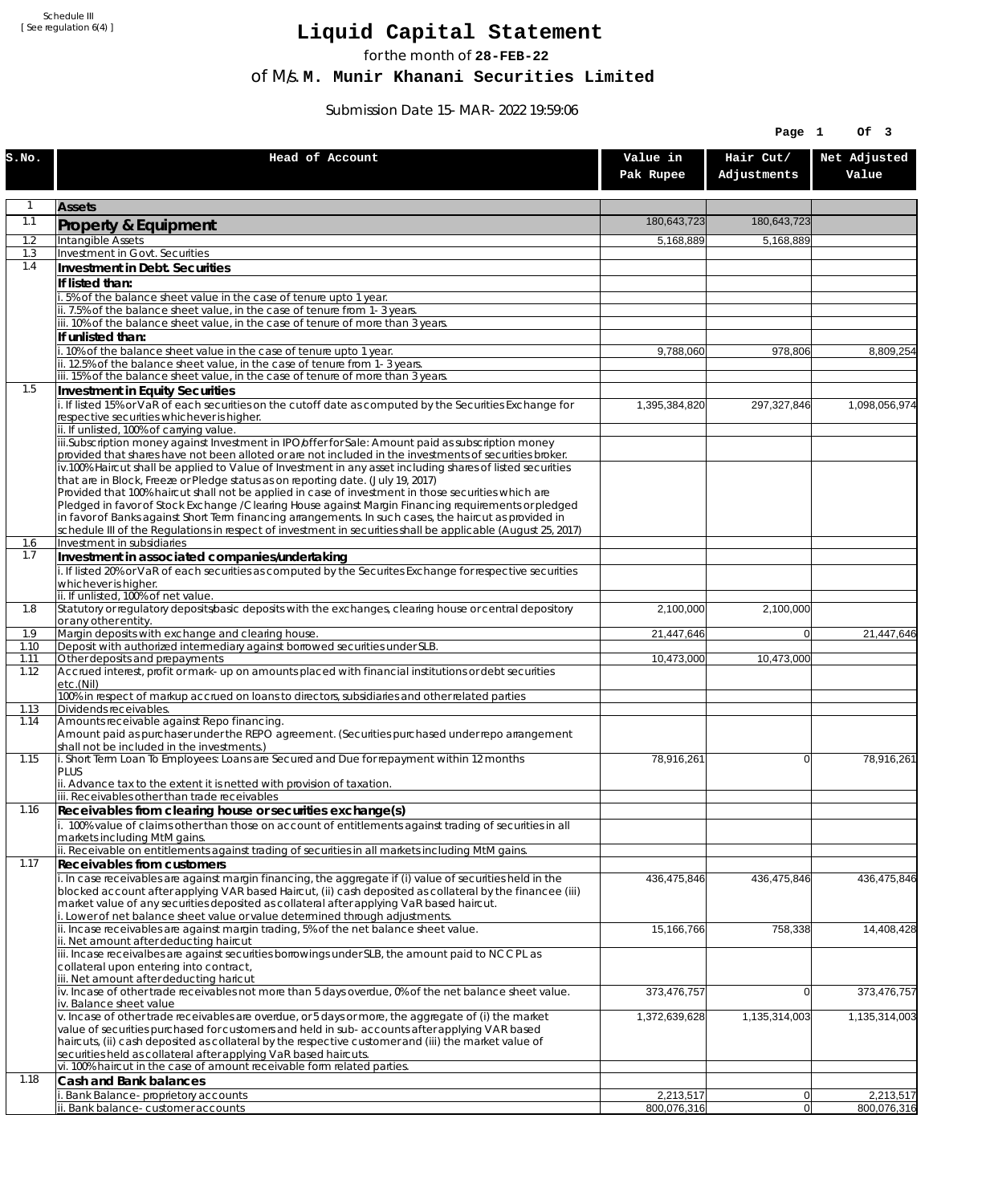Schedule III [ See regulation 6(4) ]

## **Liquid Capital Statement**

for the month of **28-FEB-22**

of M/s. **M. Munir Khanani Securities Limited**

Submission Date 15-MAR-2022 19:59:06

|                |                                                                                                                                                                                                             |                              | Page 2                     | Of 3                         |
|----------------|-------------------------------------------------------------------------------------------------------------------------------------------------------------------------------------------------------------|------------------------------|----------------------------|------------------------------|
| S.NO.          | Head of Account                                                                                                                                                                                             | Value in<br>Pak Rupee        | Hair Cut/<br>Adjustments   | Net Adjusted<br>Value        |
|                | iii. Cash in hand                                                                                                                                                                                           | 415.737                      | 0                          | 415,737                      |
| 1.19           | Total Assets                                                                                                                                                                                                | 4,704,386,966                | 2,069,240,451              | 3.969.610.739                |
| $\overline{2}$ | Liabilities                                                                                                                                                                                                 |                              |                            |                              |
| 2.1            | Trade Payables                                                                                                                                                                                              |                              |                            |                              |
|                | i. Payable to exchanges and clearing house<br>ii. Payable against leveraged market products                                                                                                                 | 233,340                      | $\Omega$                   | 233,340                      |
|                | iii. Payable to customers                                                                                                                                                                                   | 797,876,397                  | $\Omega$                   | 797,876,397                  |
| 2.2            | <b>Current Liabilities</b>                                                                                                                                                                                  |                              |                            |                              |
|                | i. Statutory and regulatory dues                                                                                                                                                                            | 5,799,701                    | $\Omega$                   | 5,799,701                    |
|                | ii. Accruals and other payables<br>iii. Short-term borrowings                                                                                                                                               | 197,084,328<br>1.347.666.367 | $\overline{0}$<br>$\Omega$ | 197,084,328<br>1.347.666.367 |
|                | iv. Current portion of subordinated loans                                                                                                                                                                   |                              |                            |                              |
|                | v. Current portion of long term liabilities                                                                                                                                                                 |                              |                            |                              |
|                | vi. Deferred Liabilities                                                                                                                                                                                    | 13,735,855                   | $\Omega$                   | 13,735,855                   |
|                | vii. Provision for bad debts<br>viii. Provision for taxation                                                                                                                                                | 40,426,767                   | $\Omega$                   | 40,426,767                   |
|                | ix. Other liabilities as per accounting principles and included in the financial statements                                                                                                                 | 71,790,548                   | $\Omega$                   | 71,790,548                   |
| 2.3            | Non-Current Liabilities                                                                                                                                                                                     |                              |                            |                              |
|                | i. Long-Term financing                                                                                                                                                                                      |                              |                            |                              |
|                | a. Long-Term financing obtained from financial instituion: Long term portion of financing obtained from<br>a financial institution including amount due against finance lease                               |                              |                            |                              |
|                | b. Other long-term financing                                                                                                                                                                                |                              |                            |                              |
|                | ii. Staff retirement benefits<br>iii. Advance against shares for Increase in Capital of Securities broker: 100% haircut may be allowed in                                                                   |                              |                            |                              |
|                | respect of advance against shares if:                                                                                                                                                                       |                              |                            |                              |
|                | a. The existing authorized share capital allows the proposed enhanced share capital                                                                                                                         |                              |                            |                              |
|                | b. Boad of Directors of the company has approved the increase in capital<br>c. Relevant Regulatory approvals have been obtained                                                                             |                              |                            |                              |
|                | d. There is no unreasonable delay in issue of shares against advance and all regulatory requirements                                                                                                        |                              |                            |                              |
|                | relating to the increase in paid up capital have been completed.                                                                                                                                            |                              |                            |                              |
|                | e. Auditor is satisfied that such advance is against the increase of capital.<br>iv. Other liabilities as per accounting principles and included in the financial statements                                |                              |                            |                              |
| 2.4            | Subordinated Loans                                                                                                                                                                                          |                              |                            |                              |
|                | i. 100% of Subordinated loans which fulfill the conditions specified by SECP are allowed to be deducted:                                                                                                    |                              |                            |                              |
|                | The Schedule III provides that 100% haircut will be allowed against subordinated Loans which fulfill the                                                                                                    |                              |                            |                              |
|                | conditions specified by SECP. In this regard, following conditions are specified:<br>a. Loan agreement must be executed on stamp paper and must clearly reflect the amount to be repaid                     |                              |                            |                              |
|                | after 12 months of reporting period                                                                                                                                                                         |                              |                            |                              |
|                | b. No haircut will be allowed against short term portion which is repayable within next 12 months.                                                                                                          |                              |                            |                              |
|                | c. In case of early repayment of loan, adjustment shall be made to the Liquid Capital and revised Liquid<br>Capital statement must be submitted to exchange.                                                |                              |                            |                              |
|                | ii. Subordinated loans which do not fulfill the conditions specified by SECP                                                                                                                                |                              |                            |                              |
|                |                                                                                                                                                                                                             |                              |                            |                              |
| 2.5            | Total Liabilites                                                                                                                                                                                            | 2,474,613,303                | $\mathbf{0}$               | 2,474,613,303                |
| 3              | Ranking Liabilities Relating to:                                                                                                                                                                            |                              |                            |                              |
| 3.1            | <b>Concentration in Margin Financing</b>                                                                                                                                                                    |                              |                            |                              |
|                | The amount calculated client-to- client basis by which any amount receivable from any of the<br>financees exceed 10% of the aggregate of amounts receivable from total financees.                           | $\overline{0}$               | 196,698,156                | 196,698,156                  |
| 3.2            | Concentration in securites lending and borrowing                                                                                                                                                            |                              |                            |                              |
|                | The amount by which the aggregate of:                                                                                                                                                                       |                              |                            |                              |
|                | (i) Amount deposited by the borrower with NCCPL                                                                                                                                                             |                              |                            |                              |
|                | (Ii) Cash margins paid and<br>(iii) The market value of securities pledged as margins exceed the 110% of the market value of shares                                                                         |                              |                            |                              |
|                | borrowed                                                                                                                                                                                                    |                              |                            |                              |
| 3.3            | Net underwriting Commitments                                                                                                                                                                                |                              |                            |                              |
|                | $\overline{a}$ ) in the case of right issuse: if the market value of securites is less than or equal to the subscription                                                                                    |                              |                            |                              |
|                | price; the aggregate of:<br>(i) the 50% of Haircut multiplied by the underwriting commitments and                                                                                                           |                              |                            |                              |
|                | (ii) the value by which the underwriting commitments exceeds the market price of the securities.                                                                                                            |                              |                            |                              |
|                | In the case of rights issuse where the market price of securities is greater than the subscription price, 5% of                                                                                             |                              |                            |                              |
|                | the Haircut multiplied by the net underwriting<br>(b) in any other case : 12.5% of the net underwriting commitments                                                                                         |                              |                            |                              |
| 3.4            | Negative equity of subsidiary                                                                                                                                                                               |                              |                            |                              |
|                | The amount by which the total assets of the subsidiary (excluding any amount due from the subsidiary)                                                                                                       |                              |                            |                              |
|                | exceed the total liabilities of the subsidiary                                                                                                                                                              |                              |                            |                              |
| 3.5            | Foreign exchange agreements and foreign currency positions                                                                                                                                                  |                              |                            |                              |
|                | 5% of the net position in foreign currency. Net position in foreign currency means the difference of total<br>assets denominated in foreign cuurency less total liabilities denominated in foreign currency |                              |                            |                              |
| 3.6            | Amount Payable under REPO                                                                                                                                                                                   |                              |                            |                              |
| 3.7            |                                                                                                                                                                                                             |                              |                            |                              |